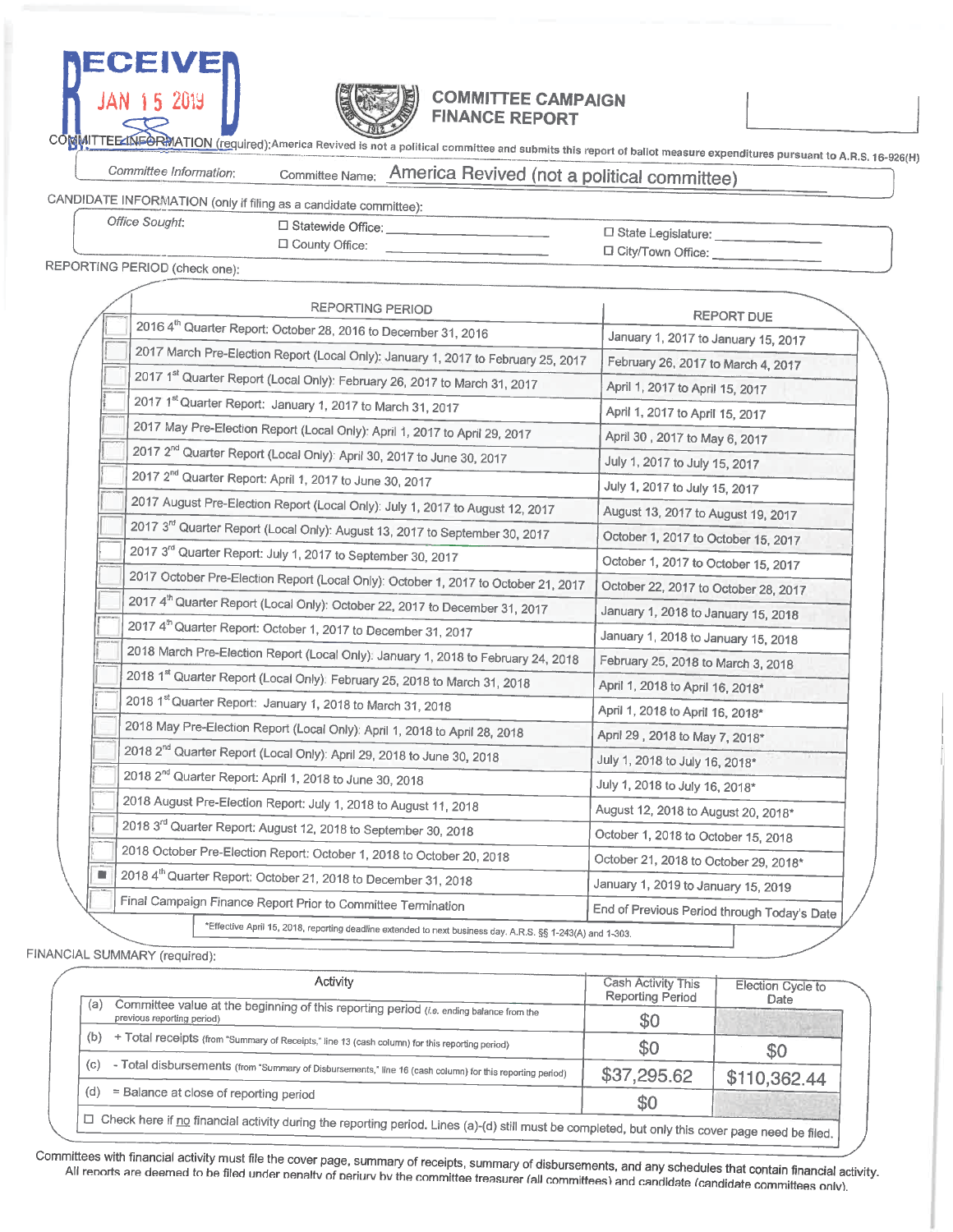

## **COMMITTEE CAMPAIGN FINANCE REPORT**

BALLOT MEASURE EXPENDITURES MADE: SCHEDULE B(7)

|   |                                                                                        | <b>Expenditure Recipient Information</b>               |                                                       | Expenditure<br>Amount                | Cumulative<br>Amount this<br>Reporting Period | Cumulative<br>Amount this<br><b>Election Cycle</b> |
|---|----------------------------------------------------------------------------------------|--------------------------------------------------------|-------------------------------------------------------|--------------------------------------|-----------------------------------------------|----------------------------------------------------|
|   | Recipient Name<br><b>Lincoln Strategy Group</b>                                        |                                                        | Mode of Advertising (TV, mail, etc)<br><b>Digital</b> | \$3,601.34                           |                                               | \$37,295.62 \$110,362.4                            |
|   | <b>Street Address</b><br>740 S. Mill Avenue, Suite 200                                 |                                                        |                                                       |                                      |                                               |                                                    |
| 1 | City<br>Tempe                                                                          | <b>State</b><br>AZ                                     | ZIP<br>85281                                          |                                      |                                               |                                                    |
|   | Ballot Measure(s) Supported (including % supported)<br>Prop. 418 (100%)                | Ballot Measure(s) Opposed (including % opposed)<br>N/A |                                                       | ■ Cash<br>$\Box$ Credit              |                                               |                                                    |
|   | Date of First Publication, Display, Delivery, or Broadcast<br>9/24/18 (paid on 10/29)  | Election Month/Year<br>November 2018                   |                                                       |                                      |                                               |                                                    |
|   | <b>Recipient Name</b><br><b>Lincoln Strategy Group</b>                                 |                                                        | Mode of Advertising (TV, mail, etc)<br>Digital        | \$323.18                             |                                               | \$37,295.62 \$110,362.4                            |
|   | <b>Street Address</b><br>740 S. Mill Avenue, Suite 200                                 |                                                        |                                                       |                                      |                                               |                                                    |
| 2 | City<br>Tempe                                                                          | State<br>AZ                                            | ZIP<br>85281                                          |                                      |                                               |                                                    |
|   | Ballot Measure(s) Supported (including % supported)<br>Prop. 418 (100%)                | Ballot Measure(s) Opposed (including % opposed)<br>N/A |                                                       | <b>■</b> Cash<br>$\Box$ Credit       |                                               |                                                    |
|   | Date of First Publication, Display, Delivery, or Broadcast<br>$9/24/18$ (paid on 11/7) | Election Month/Year<br>November 2018                   |                                                       |                                      |                                               |                                                    |
|   | <b>Recipient Name</b><br><b>Lincoln Strategy Group</b>                                 | Mode of Advertising (TV, mail, etc)<br>Phone, Field    |                                                       | \$988.00                             |                                               | \$37,295.62 \$110,362.4                            |
|   | <b>Street Address</b><br>740 S. Mill Avenue, Suite 200                                 |                                                        |                                                       |                                      |                                               |                                                    |
| 3 | City<br>Tempe                                                                          | State<br>AZ                                            | ZIP<br>85281                                          |                                      |                                               |                                                    |
|   | Ballot Measure(s) Supported (including % supported)<br>Prop. 418 (100%)                | Ballot Measure(s) Opposed (including % opposed)<br>N/A |                                                       | $\blacksquare$ Cash<br>$\Box$ Credit |                                               |                                                    |
|   | Date of First Publication, Display, Delivery, or Broadcast<br>10/21/18                 | Election Month/Year<br>November 2018                   |                                                       |                                      |                                               |                                                    |
|   | Recipient Name<br><b>Lincoln Strategy Group</b>                                        |                                                        | Mode of Advertising (TV, mail, etc)<br>Phone, Field   | \$3,463.20                           |                                               | \$37,295.62 \$110,362.4                            |
|   | <b>Street Address</b><br>740 S. Mill Avenue, Suite 200                                 |                                                        |                                                       |                                      |                                               |                                                    |
| 4 | City<br>Tempe                                                                          | State<br><b>AZ</b>                                     | ZIP<br>85281                                          |                                      |                                               |                                                    |
|   | Ballot Measure(s) Supported (including % supported)<br>Prop. 418 (100%)                | Ballot Measure(s) Opposed (including % opposed)<br>N/A |                                                       | <b>■ Cash</b><br>$\Box$ Credit       |                                               |                                                    |
|   | Date of First Publication, Display, Delivery, or Broadcast<br>10/28/18                 | Election Month/Year<br>November 2018                   |                                                       |                                      |                                               |                                                    |
|   | Enter total only if last page of schedule                                              |                                                        |                                                       |                                      |                                               |                                                    |
|   | (transfer the total disbursed this period to "Summary of Disbursements," line 7)       |                                                        |                                                       |                                      |                                               |                                                    |

Schedule B(7), page  $1$  of  $3$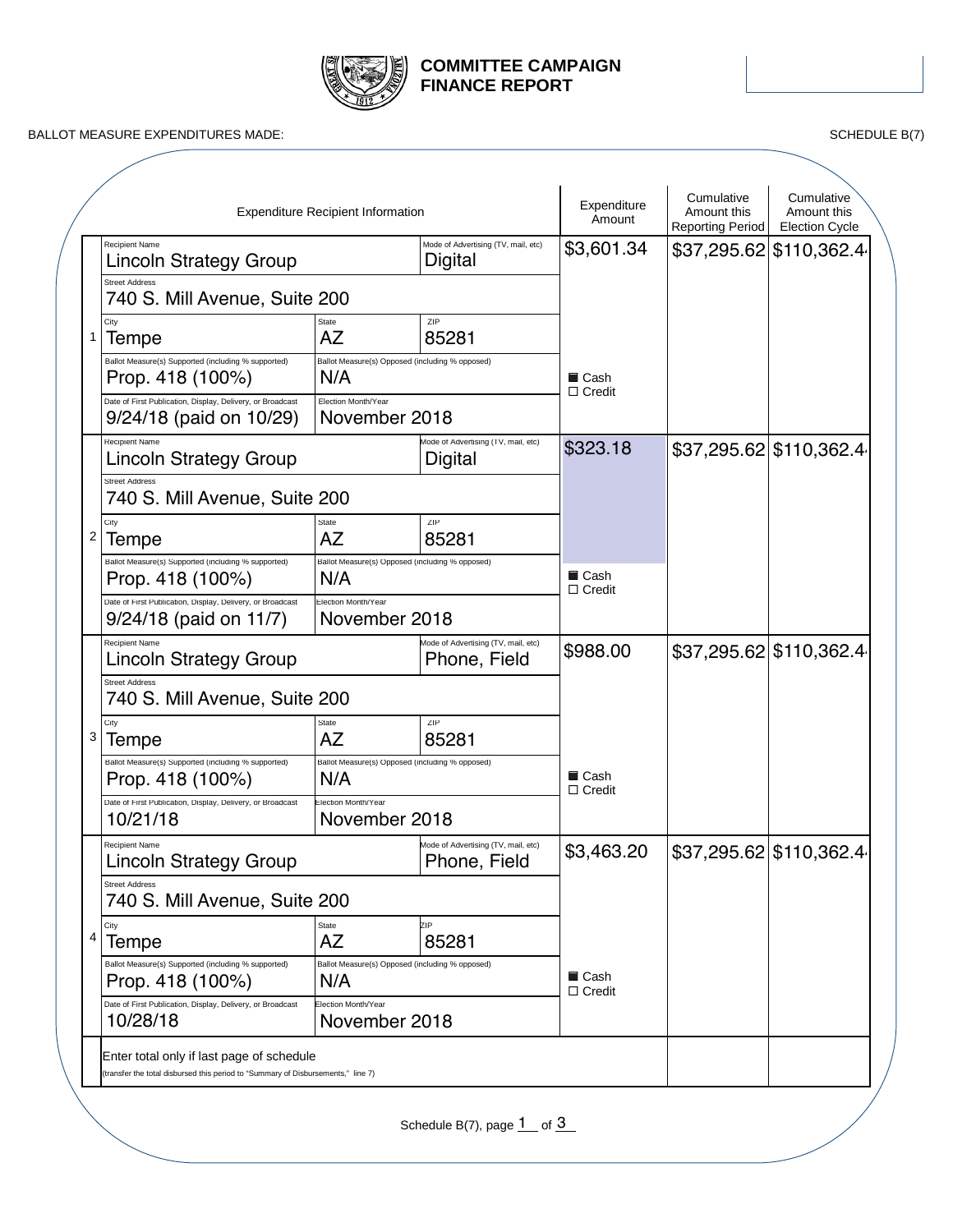

# **COMMITTEE CAMPAIGN FINANCE REPORT**

BALLOT MEASURE EXPENDITURES MADE: SCHEDULE B(7)

|                                                                                       | <b>Expenditure Recipient Information</b>               |                                                     | Expenditure<br>Amount                           | Cumulative<br>Amount this<br>Reporting Period                    | Cumulative<br>Amount this<br><b>Election Cycle</b>                                                       |
|---------------------------------------------------------------------------------------|--------------------------------------------------------|-----------------------------------------------------|-------------------------------------------------|------------------------------------------------------------------|----------------------------------------------------------------------------------------------------------|
| <b>Recipient Name</b><br>Lincoln Strategy Group                                       |                                                        | Mode of Advertising (TV, mail, etc)<br>Phone, Field | \$5,595.20                                      |                                                                  |                                                                                                          |
| <b>Street Address</b><br>740 S. Mill Avenue, Suite 200                                |                                                        |                                                     |                                                 |                                                                  |                                                                                                          |
| City<br>Tempe                                                                         | State<br>AZ                                            | ZIP<br>85281                                        |                                                 |                                                                  |                                                                                                          |
| Ballot Measure(s) Supported (including % supported)<br>Prop. 418 (100%)               | Ballot Measure(s) Opposed (including % opposed)<br>N/A |                                                     | ■ Cash                                          |                                                                  |                                                                                                          |
| Date of First Publication, Display, Delivery, or Broadcast<br>11/7/18                 | Election Month/Year<br>November 2018                   |                                                     |                                                 |                                                                  |                                                                                                          |
| <b>Recipient Name</b><br><b>Lincoln Strategy Group</b>                                |                                                        | Mode of Advertising (TV, mail, etc)<br>Radio        | \$5,247.02                                      |                                                                  |                                                                                                          |
| <b>Street Address</b>                                                                 |                                                        |                                                     |                                                 |                                                                  |                                                                                                          |
| City<br>Tempe                                                                         | State<br><b>AZ</b>                                     | ZIP<br>85281                                        |                                                 |                                                                  |                                                                                                          |
| Ballot Measure(s) Supported (including % supported)<br>Prop. 418 (100%)               | Ballot Measure(s) Opposed (including % opposed)<br>N/A |                                                     | ■ Cash                                          |                                                                  |                                                                                                          |
| Date of First Publication, Display, Delivery, or Broadcast<br>9/28/18 (paid on 10/28) | Election Month/Year<br>November 2018                   |                                                     |                                                 |                                                                  |                                                                                                          |
| <b>Recipient Name</b><br><b>Lincoln Strategy Group</b>                                | Mode of Advertising (TV, mail, etc)<br>Phone           |                                                     | \$2,565.28                                      |                                                                  |                                                                                                          |
| <b>Street Address</b><br>740 S. Mill Avenue, Suite 200                                |                                                        |                                                     |                                                 |                                                                  |                                                                                                          |
| City<br>Tempe                                                                         | State<br>AZ                                            | ZIP<br>85281                                        |                                                 |                                                                  |                                                                                                          |
| Ballot Measure(s) Supported (including % supported)<br>Prop. 418 (100%)               | N/A                                                    |                                                     | $\square$ Cash                                  |                                                                  |                                                                                                          |
| Date of First Publication, Display, Delivery, or Broadcast<br>10/28/18                | Election Month/Year<br>November 2018                   |                                                     |                                                 |                                                                  |                                                                                                          |
| Recipient Name                                                                        |                                                        | Mode of Advertising (TV, mail, etc)<br>Mail         | \$6,716.70                                      |                                                                  |                                                                                                          |
| <b>Street Address</b><br>740 S. Mill Avenue, Suite 200                                |                                                        |                                                     |                                                 |                                                                  |                                                                                                          |
| City                                                                                  | State<br>AZ                                            | ZIP<br>85821                                        |                                                 |                                                                  |                                                                                                          |
| Ballot Measure(s) Supported (including % supported)<br>Prop. 418 (100%)               | Ballot Measure(s) Opposed (including % opposed)<br>N/A |                                                     | <b>■</b> Cash                                   |                                                                  |                                                                                                          |
| Date of First Publication, Display, Delivery, or Broadcast<br>10/22/18                | Election Month/Year<br>November 2018                   |                                                     |                                                 |                                                                  |                                                                                                          |
|                                                                                       |                                                        |                                                     |                                                 |                                                                  |                                                                                                          |
|                                                                                       | <b>Lincoln Strategy Group</b><br>Tempe                 | 740 S. Mill Avenue, Suite 200                       | Ballot Measure(s) Opposed (including % opposed) | $\Box$ Credit<br>$\Box$ Credit<br>$\Box$ Credit<br>$\Box$ Credit | \$37,295.62 \$110,362.4<br>\$37,295.62 \$110,362.4<br>\$37,295.62 \$110,362.4<br>\$37.295.62 \$110.362.4 |

Schedule B(7), page  $\frac{2}{3}$  of  $\frac{3}{3}$